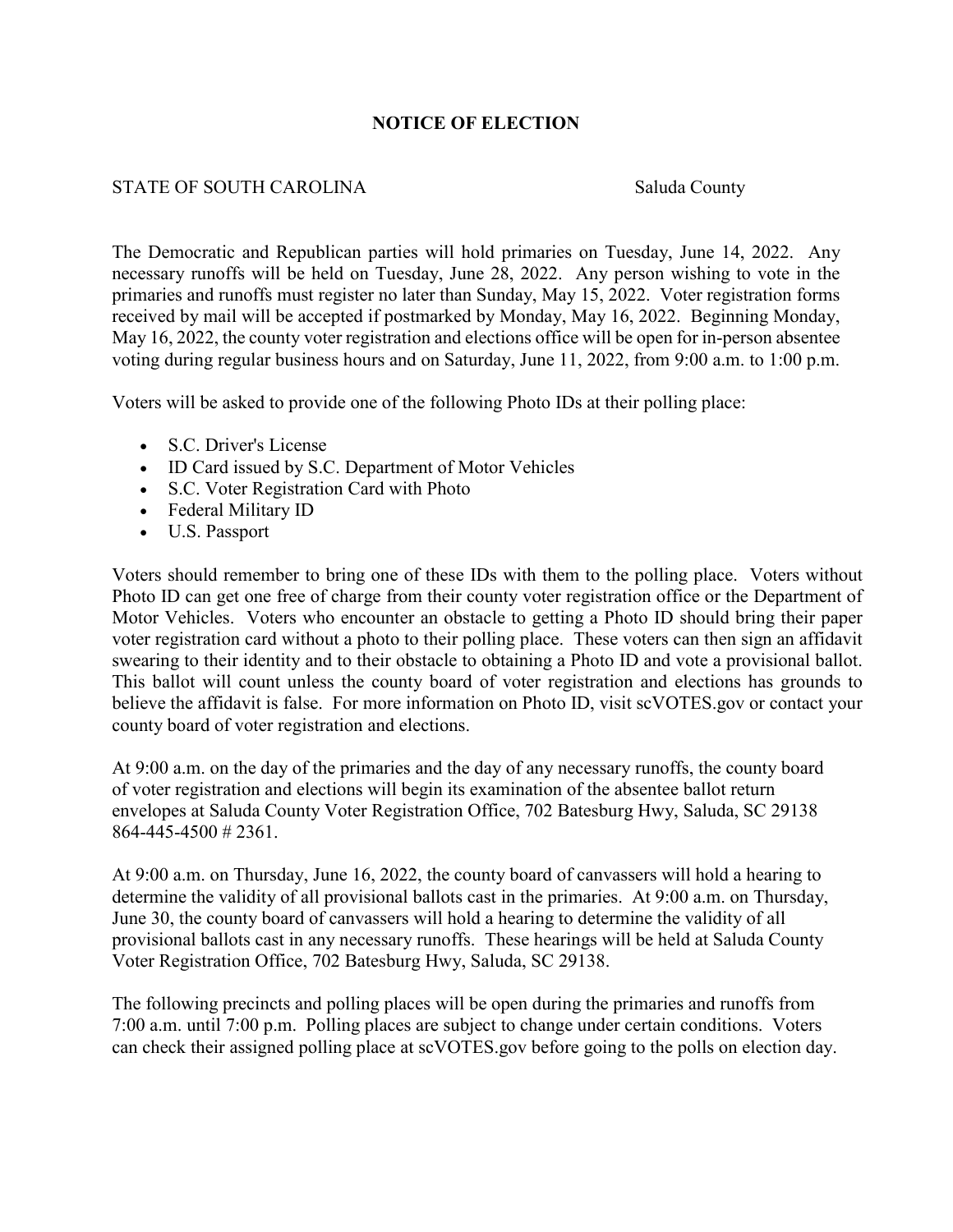| <b>Precincts</b>      | <b>Polling Place</b>                                                          |
|-----------------------|-------------------------------------------------------------------------------|
| Centennial            | Hopewell Church<br>774 Old Chappells Ferry Rd<br>Saluda, SC 29138             |
| Fruit Hill            | <b>Community Center</b><br>1711 Greenwood Hwy<br>Saluda, SC 29138             |
| Higgins Zoar          | Bethel Iglesia Congregacional Church<br>884 Yarborough Rd<br>Saluda, SC 29138 |
| Holly                 | Rehobeth Methodist Church<br>936 Holley Ferry Rd.<br>Leesville, SC 29070      |
| Hollywood             | Hollywood Ruritan Club<br>1274 Hollywood Rd.<br>Saluda, SC 29138              |
| Holstons              | West Creek Baptist Family Life Center<br>325 Goff Rd<br>Batesburg, SC 29006   |
| <b>Pleasant Grove</b> | <b>Community Center</b><br>3133 Prosperity Hwy<br>Leesville, SC 29070         |
| Richland              | ST. Williams Catholic Church<br>1199 Ridge Spring Hwy<br>Ward, SC 29166       |
| Ridge Spring-Monetta  | Ridge Spring Civic Center<br>906 W Main St.<br>Ridge Spring, SC 29129         |
| Saluda No 1           | St. Paul United Methodist<br>102 E Butler Ave<br>Saluda, SC 29138             |
| Saluda No 2           | St. Paul United Methodist<br>102 E Butler Ave<br>Saluda, SC 29138             |